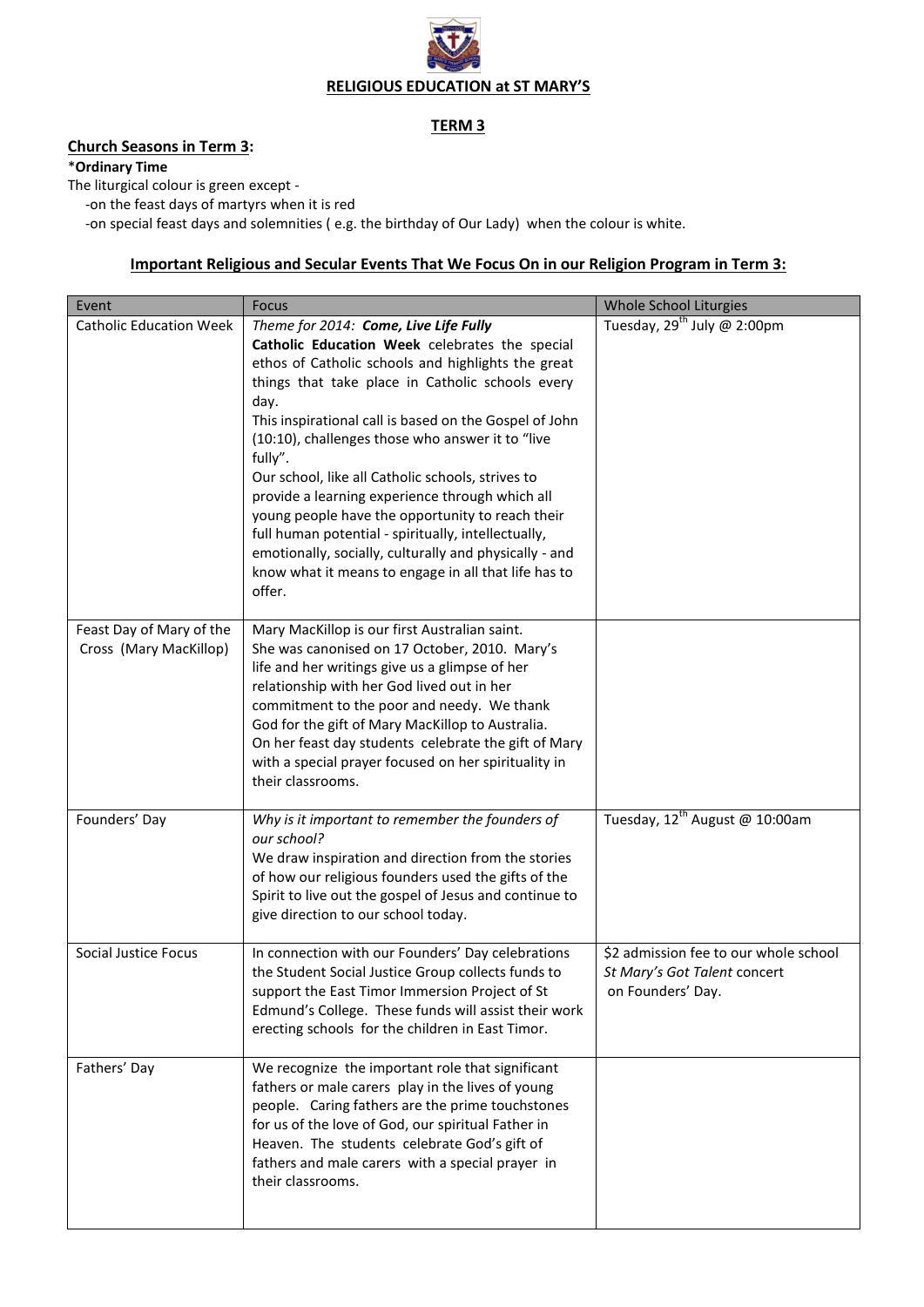| Birthday of Mary, the | Mary is the patroness of our school and she is a       | Classes are rostered to recite the |
|-----------------------|--------------------------------------------------------|------------------------------------|
| Mother of God         | model for us in how we should live like Jesus, her     | Rosary in the Church from 11:15am  |
|                       | Son.                                                   | to $1:15$ pm                       |
|                       | By reciting the Rosary we remember the events in       |                                    |
|                       | her life that helped to mould her into                 |                                    |
|                       | *a woman of commitment                                 |                                    |
|                       | *a woman of strength                                   |                                    |
|                       | *a woman who suffered pain because of the actions      |                                    |
|                       | of her Son                                             |                                    |
|                       | *a woman who reached out to those in need              |                                    |
|                       | *a woman of courage who stayed with her Son            |                                    |
|                       | during his passion and final execution in spite of the |                                    |
|                       | possibility of threats to her personal safety          |                                    |
|                       | *a woman who mourned her Son deep in her heart.        |                                    |

# **The Teaching of Religion**

| Year   | <b>Classroom RE Focus</b>                                                                                                                                                                                                                                                                                                                                                                                                                                                                                                                                                                                                                                                                                                                                                                           | <b>Special Dates</b>                                                                                                                                      |
|--------|-----------------------------------------------------------------------------------------------------------------------------------------------------------------------------------------------------------------------------------------------------------------------------------------------------------------------------------------------------------------------------------------------------------------------------------------------------------------------------------------------------------------------------------------------------------------------------------------------------------------------------------------------------------------------------------------------------------------------------------------------------------------------------------------------------|-----------------------------------------------------------------------------------------------------------------------------------------------------------|
| Prep   | Jesus, Teacher, Healer and Friend<br>Students will<br>*listen to, sequence and retell stories about Jesus<br>*share thoughts and feelings about some of the key messages in<br>the stories about Jesus<br>*act according to God's plan for people to live safely and happily<br>as modelled for us by Jesus<br>*participate respectfully in prayer and meditative prayer<br>practices                                                                                                                                                                                                                                                                                                                                                                                                               |                                                                                                                                                           |
| Year 1 | God's Action in the Lives of People<br>Students will<br>*listen to and reflect upon OT stories to see how God was active<br>in the lives of the characters in the stories<br>*sequence and retell stories from the OT - oral and written<br>*make connections between God's interaction in the lives of<br>people and their own experiences<br>*participate respectfully in prayer and meditative prayer practices                                                                                                                                                                                                                                                                                                                                                                                  |                                                                                                                                                           |
| Year 2 | <b>Clues From the Past</b><br><b>Students will</b><br>*explore some of the characteristics of the life and times of Jesus<br>*investigate New Testament stories identify the purpose and nature<br>of Jesus' mission and ministry<br>*describe the effect of Jesus' mission and ministry on the lives of<br>key characters in some Gospel stories<br>*make connections between Jesus' teachings and the way the<br>church community lives today by investigating<br>-how is the Jesus message remembered today in the parish<br>community?<br>-what do people do or say in the parish that reminds us about<br>Jesus' message?<br>-When do people in the parish share the message of Jesus?<br>-why do you think people in the parish feel it is important to share<br>this message of Jesus today? | $24^{th}$ July – Year 2B Class Mass @<br>9:00am in the Church<br>$28^{th}$ August – Year 2W Class Mass @<br>9:00am in the Church                          |
| Year 3 | The Local Faith Community - Welcome, Membership & Mission<br>Students will<br>*learn about the Sacraments of Initiation in the Catholic Church<br>*explain how the Sacraments of Initiation welcome and strengthen<br>members of the local Church community<br>*investigate the personal implications of living Jesus' great                                                                                                                                                                                                                                                                                                                                                                                                                                                                        | 2 <sup>nd</sup> August - Saturday Night Mass @<br>6:00pm in the Church - Year 3<br>14 <sup>th</sup> August - Year 3M Class Mass @<br>9:00am in the Church |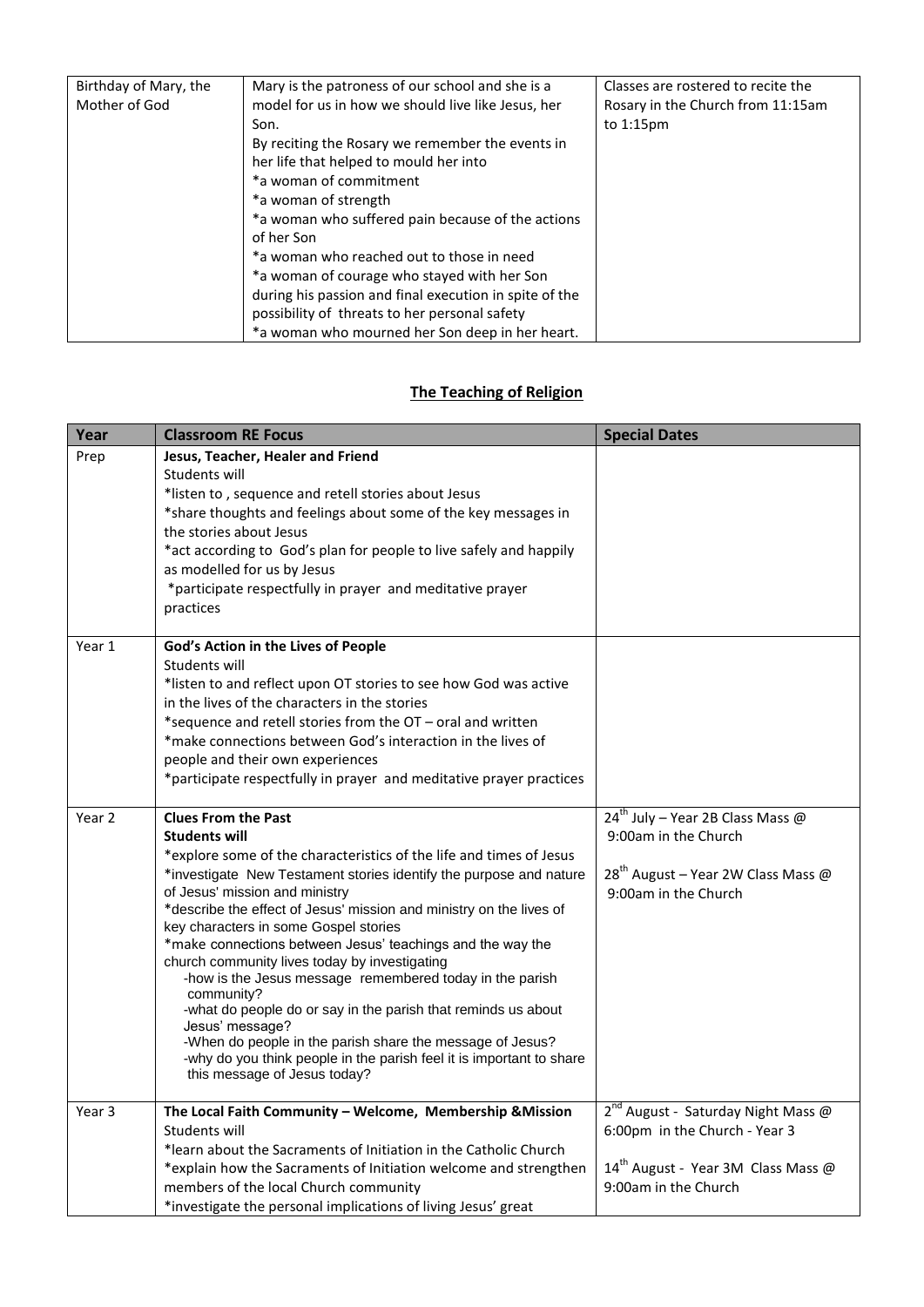|        | Commandment<br>*write prayers of praise and thanksgiving<br>*participate respectfully in prayer including prayers of blessing and<br>praise as well as meditative prayer practices                                                                                                                                                                                                                                                                                                                                                                                                                                                                                                                                                                                                                                                                                                                  |                                                                                                                                                                                                                                                           |
|--------|-----------------------------------------------------------------------------------------------------------------------------------------------------------------------------------------------------------------------------------------------------------------------------------------------------------------------------------------------------------------------------------------------------------------------------------------------------------------------------------------------------------------------------------------------------------------------------------------------------------------------------------------------------------------------------------------------------------------------------------------------------------------------------------------------------------------------------------------------------------------------------------------------------|-----------------------------------------------------------------------------------------------------------------------------------------------------------------------------------------------------------------------------------------------------------|
| Year 4 | <b>Ancient Voices</b><br>Students will<br>*investigate the referencing system and text organisation of the<br><b>Bible</b><br>*locate books, people, places and things in the Bible<br>*engage with OT and NT texts to explore how a knowledge of the<br>world behind the text and the world of the text helps the reader<br>to better understand God's Word<br>*investigate NT texts that speak about God as the Trinity<br>*write prayers of petition and intercession<br>*participate respectfully in prayer including prayers of blessing and<br>praise as well as meditative prayer practices                                                                                                                                                                                                                                                                                                  | $21^{st}$ August – Year 4M Class Mass @<br>9:00am in the Church<br>$11th$ September – Year 4W Class Mass<br>@ 9:00am in the Church                                                                                                                        |
| Year 5 | <b>Unlocking the Texts</b><br>Students will<br>*Identify different types of psalms in the OT<br>*know who wrote many of the psalms<br>*understand that the Jewish people used psalms in their worship<br>to communicate with God<br>*break open the psalms to identify the language and structure<br>used by psalmists<br>*use biblical tools (e.g. Bible Gateway) to compare different<br>biblical versions of psalms, to extract meaning and to aid<br>understanding of psalms<br>*research the world behind the text to explore the relationship<br>between the psalmist and God as revealed in selected psalm<br>*rewrite a psalm in everyday language<br>*write and illustrate a psalm<br>*participate respectfully in prayer including meditative prayer<br>practices                                                                                                                         | 2 <sup>nd</sup> September - Year 5B & 5M<br>Hostel Mass @ 10:30 at St Mary's<br>Hostel<br>18 <sup>th</sup> September - Year 5W Class Mass                                                                                                                 |
| Year 6 | The Catholic Church in the Land Downunder<br>Students will<br>*name groups in the Catholic Church that make a difference in<br>Australia today in the areas of education, health and welfare<br>*interpret evidence from the census to find the spread of the<br>Catholic Church in Australia today<br>*investigate teachings that underpin the actions of believers in<br>the Catholic Church throughout history including the corporal<br>and spiritual works of mercy<br>*research people or groups within the Catholic Church who have<br>made a significant contribution to Australian society<br>*explain how the mission of these groups may have changed<br>across time<br>*present the information they have gathered about these groups<br>outlining their significant contribution to Australian society<br>*participate respectfully in prayer including meditative prayer<br>practices | 29 <sup>th</sup> July - Year 6M Catholic<br>Education Week Liturgy @ 1:45pm in<br>the Church<br>$5^{th}$ August – Year 6W Hostel Mass @<br>10:30am at St Mary's Hostel<br>6 <sup>th</sup> September - Year 6 Saturday Night<br>Mass @6:00pm in the Church |
| Year 7 | <b>Where It All Began</b><br>Students will<br>*discuss the implications of the statement "Jesus was a first<br>century Jew" upon Christian history, tradition and religious ritual -<br>both Judaism and Christianity share a common history<br>*develop a timeline of significant events in OT history<br>*develop a timeline of significant events in Judaism and Christianity                                                                                                                                                                                                                                                                                                                                                                                                                                                                                                                    | $12^{th}$ August – Founders' Day Liturgy<br>@9:45am in the Hall                                                                                                                                                                                           |